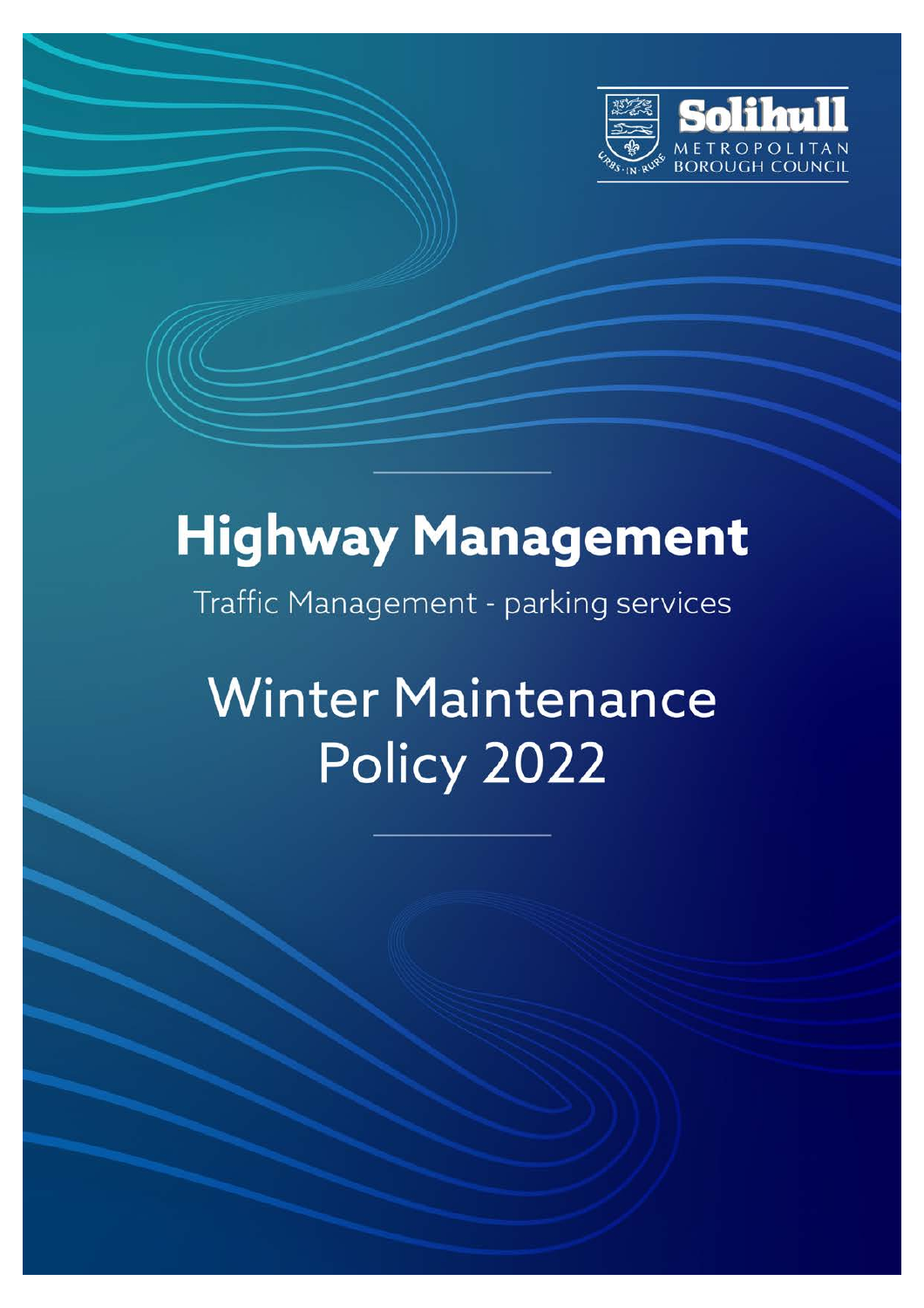## **Contents**

## **Definitions**

For the purpose of this policy document the following terms apply:

'Salt' means white de-icing salt 'Grit' means brown rock salt 'Prolonged period' means over 5 days 'Significant snow fall' means snow over 100mm deep

### **Introduction**

This policy outlines the winter maintenance policy for multi-story and surface car parks managed by Solihull MBC Parking Services and explains the different approaches adopted to manage the effects of winter weather.

Although there are times during winter when a true emergency occurs because of heavy or drifting snow, most winter maintenance operations can be systematically planned for in advance.

This policy will be published on the Council website and made available to the public on request.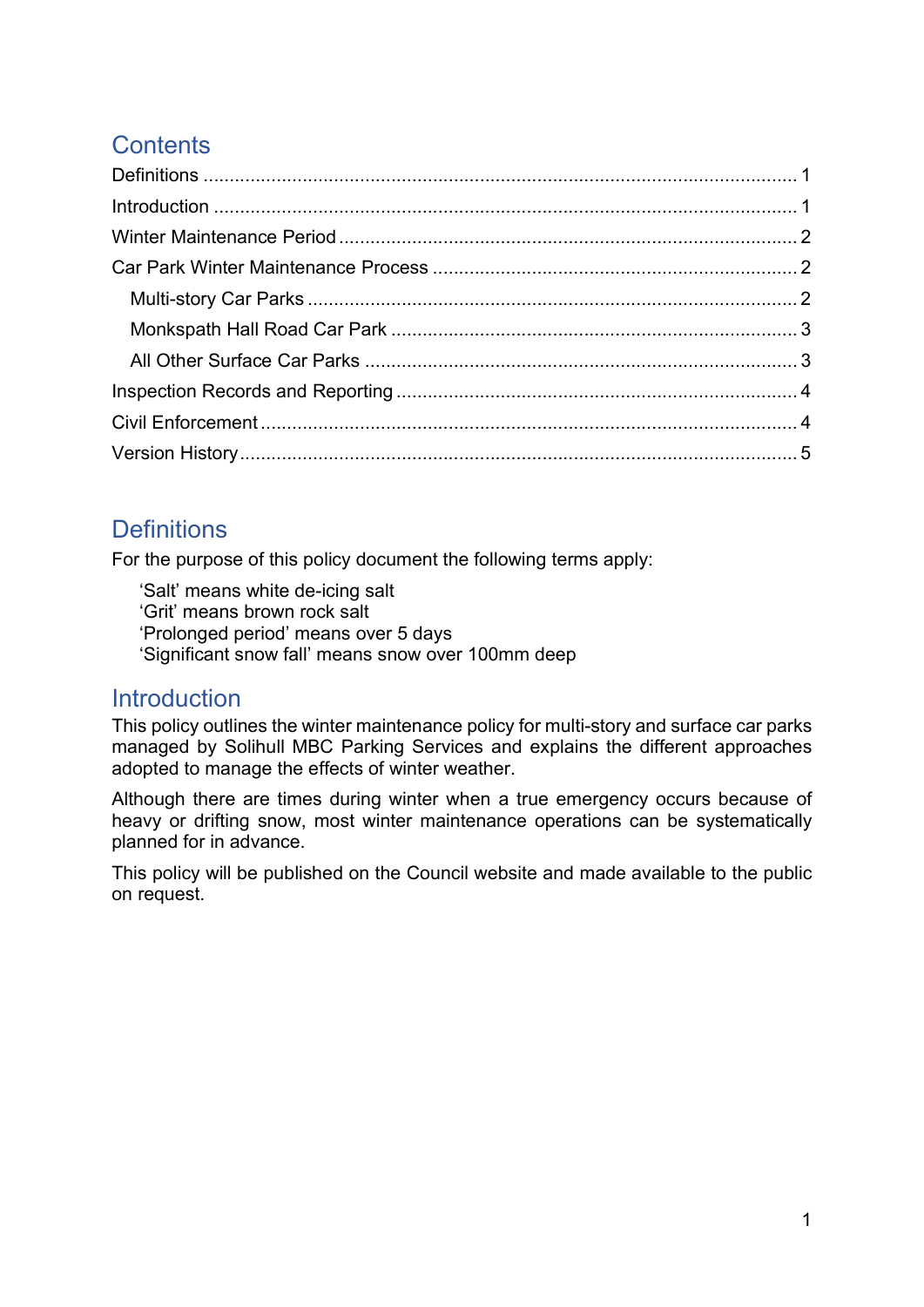## Winter Maintenance Period

The weather is monitored daily by the Highway Winter Maintenance team during the winter season who share forecasts and gritting decisions with Parking Services to support the management of the car parks.

The standard period for which the car park winter maintenance policy comes into effect is between mid-November and mid-March for 16 weeks.

Should the weather deteriorate significantly before mid-November or be prolonged later into the following spring, this policy may be initiated earlier or continue longer as deemed necessary by the Parking Services Manager.

## Car Park Winter Maintenance Process

Parking Services approach following the onset of frost, ice and snow during adverse winter conditions differs depending on the type of car park and the volume of expected users.

#### Multi-story Car Parks

All multi-story car parks in Solihull have a steel reinforced concrete element to their construction.

If it is apparent that sufficient frost or ice has accumulated and is likely to lead to vehicle skidding or presents an increased risk of trips and falls to pedestrians, the inspecting officer will immediately close the top deck and any exposed decks by preventing all vehicle and pedestrian access with suitable signs, cones and barriers placed at the base of any ramp leading to the exposed level. The inspecting officer will ensure that their line manager is immediately informed of any closure.

Any closed levels are inspected hourly thereafter to determine if they can be reopened. However, levels will not be reopened without authorisation from the Parking Services Manager.

The use of salt based de-icing treatments is not recommended as the chemical reaction with steel reinforced concrete structures greatly increases the risk of corrosion and can cause significant damage making the structure unsafe.

While ice presents a risk to customers using a multi-storey car park, the use of salt has far greater significance to health and safety given its potential to damage structures.

Parking Services will only consider the use of salt based treatments in severe, prolonged, and extreme cold weather conditions and only when a structural engineer has been consulted and the Parking Services Manager has authorised its use.

Parking Services do not use Nitrogen based de-icing treatments as they are only effective around freezing point and can only be applied as a preventative measure.

The limited effectiveness of Nitrogen based de-icing treatments can lead to a false sense of security. Therefore, the Council do not use these products to treat ice in car parks.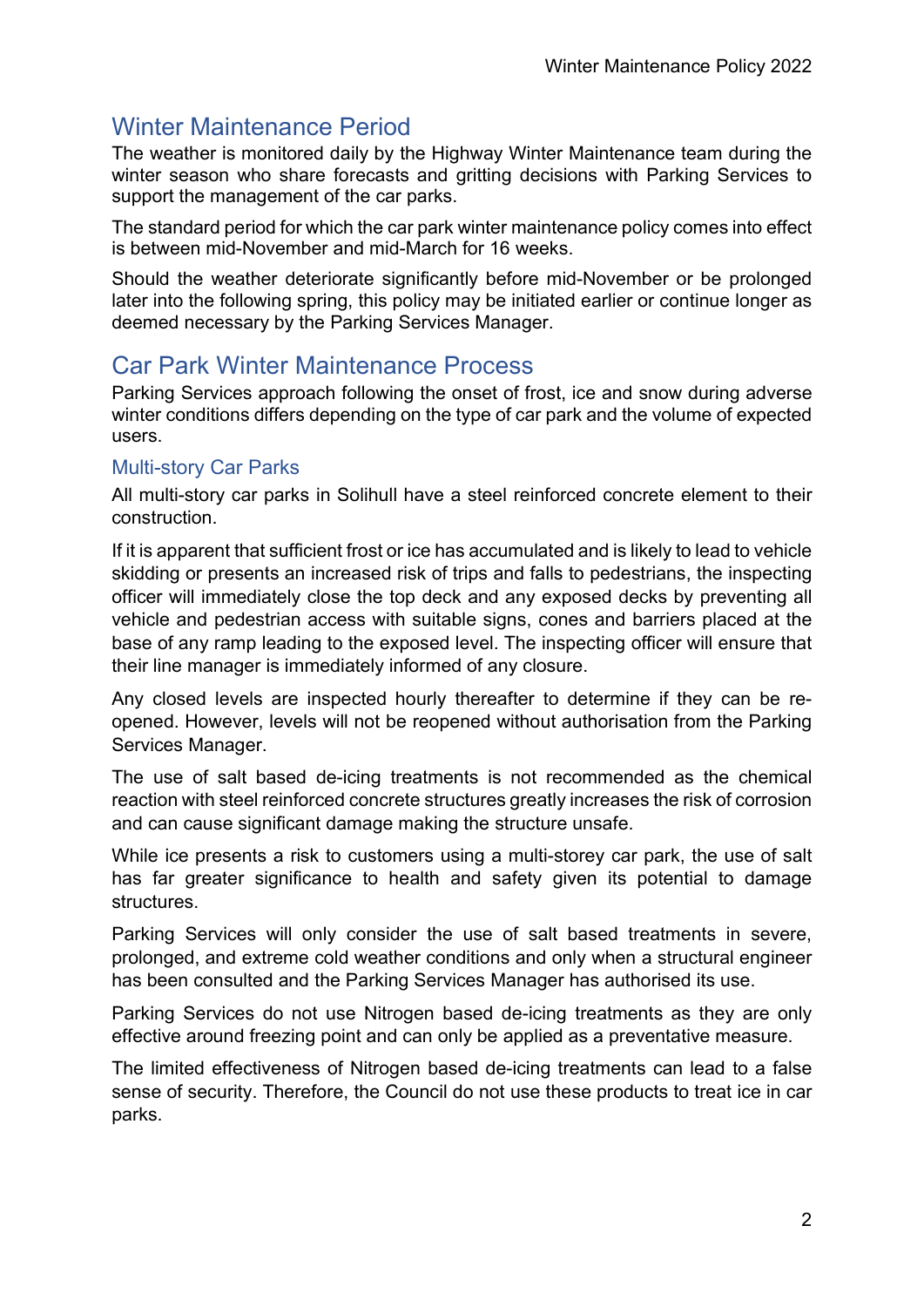During severe weather events the Parking Services Manager will direct officers on what action to take and how to respond. However, this does not preclude any of the above action being taken.

The Council retains final say on whether to re-open or close a car park level or ramp.

#### Monkspath Hall Road Car Park

The Council Winter Maintenance team include this car park on the highway gritting schedule and partially grit when the decision is taken to grit the public highway.

It should be noted only the vehicle route running through the car park will be gritted and excludes any of the other running aisles or pedestrian walk ways.

Only after prolonged cold weather or significant snowfall will the Parking Services Manager consider clearance of the accumulated snow or additional gritting within the car park.

#### All Other Surface Car Parks

The car parks listed in the table below will not usually be considered for de-icing or other winter maintenance.

All customers are expected to pay due care and attention when using these car parks in winter and be especially careful during frosty or icy conditions as they are not treated.

| <b>Car Park</b>                    | Location                          |  |
|------------------------------------|-----------------------------------|--|
| <b>Balsall Common Shoppers</b>     | <b>Station Rd, Balsall Common</b> |  |
| <b>Crabtree Drive</b>              | Crabtree Drive, Fordbridge        |  |
| Farm House Way                     | Monkspath Hall Rd Solihull        |  |
| Knowle Shoppers x6                 | St Johns Close, Knowle            |  |
| Lode Lane / Boulton Road           | Lode Lane, Solihull               |  |
| Lodge Road                         | Lodge Croft, Knowle               |  |
| <b>Olton Shoppers</b>              | <b>Station Drive Solihull</b>     |  |
| <b>Parkfield Drive</b>             | Parkfield Drive, Castle Bromwich  |  |
| Shirley (rear of Iceland and Aldi) | Stratford Rd, Shirley             |  |
| <b>Shirley Library</b>             | Church Rd, Shirley                |  |
| <b>Tudor Grange Park</b>           | Monkspath Hall Road, Solihull     |  |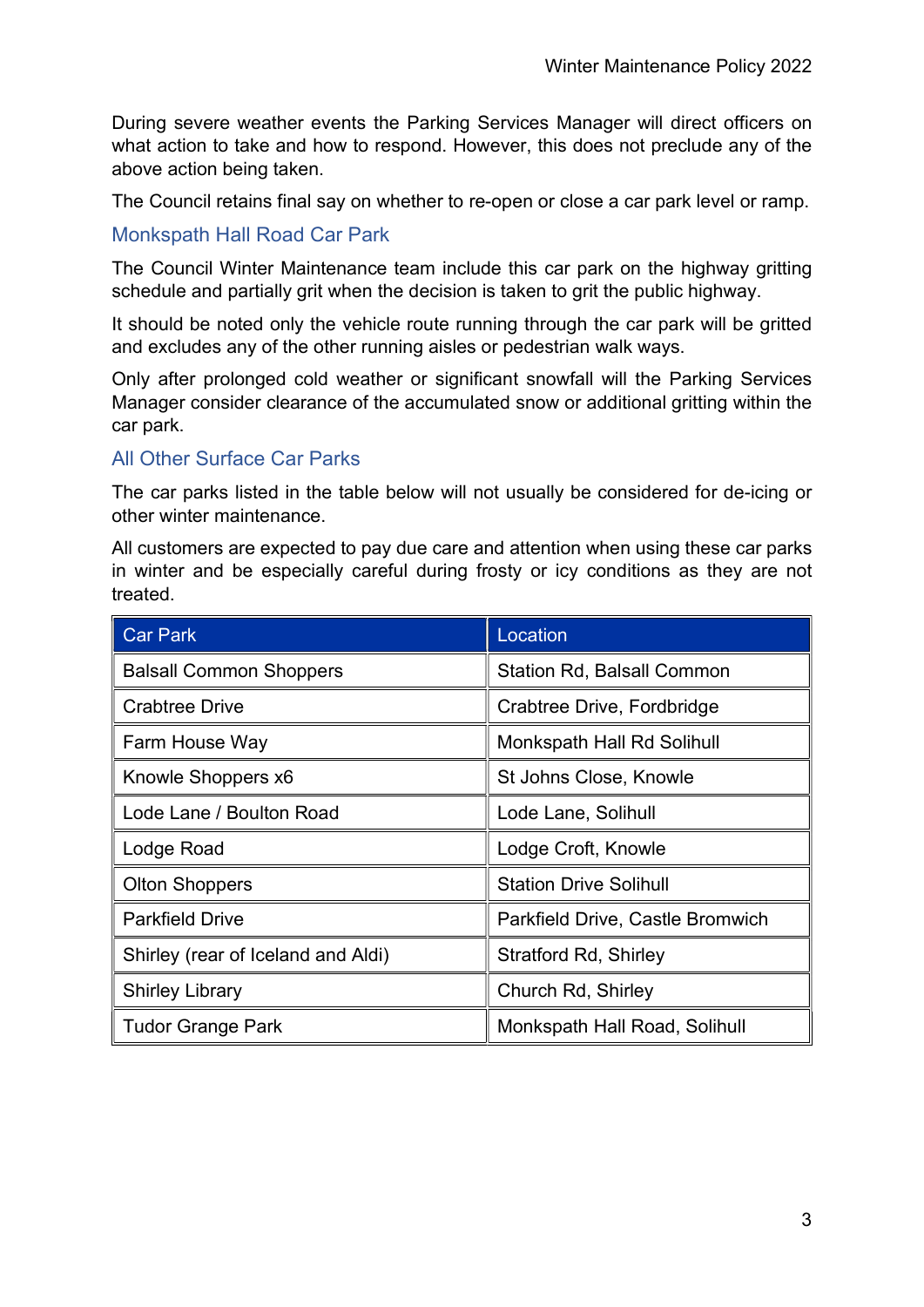## Inspection Records and Reporting

Civil Enforcement Officers record all winter maintenance inspections on paper forms, which are uploaded to the Council's secure server by the back office team as soon as practicably possible.

Accidents are recorded and reported in a similar manner detailing the location and type of incident. The event is then reported to the Parking Services Manager and relevant authorities for further action if required.

These documents are retained for a period of 5 years from the date of the report as per the corporate records management retention policy.

Access to these records is available through a formal Freedom of Information request.

## Civil Enforcement

Civil parking enforcement operates in all weather conditions. Only when significant snow fall, or frost occurs which obscures road markings and the windows of vehicles parked, will enforcement be suspended on the grounds of poor weather.

The decision to suspend enforcement will be made by the Parking Services Manager.

Following the suspension of enforcement, officers will be made available to support the car park staff with performing any additional winter maintenance duties. If needed the enforcement officers may also assist other services within the Council with emergency winter maintenance.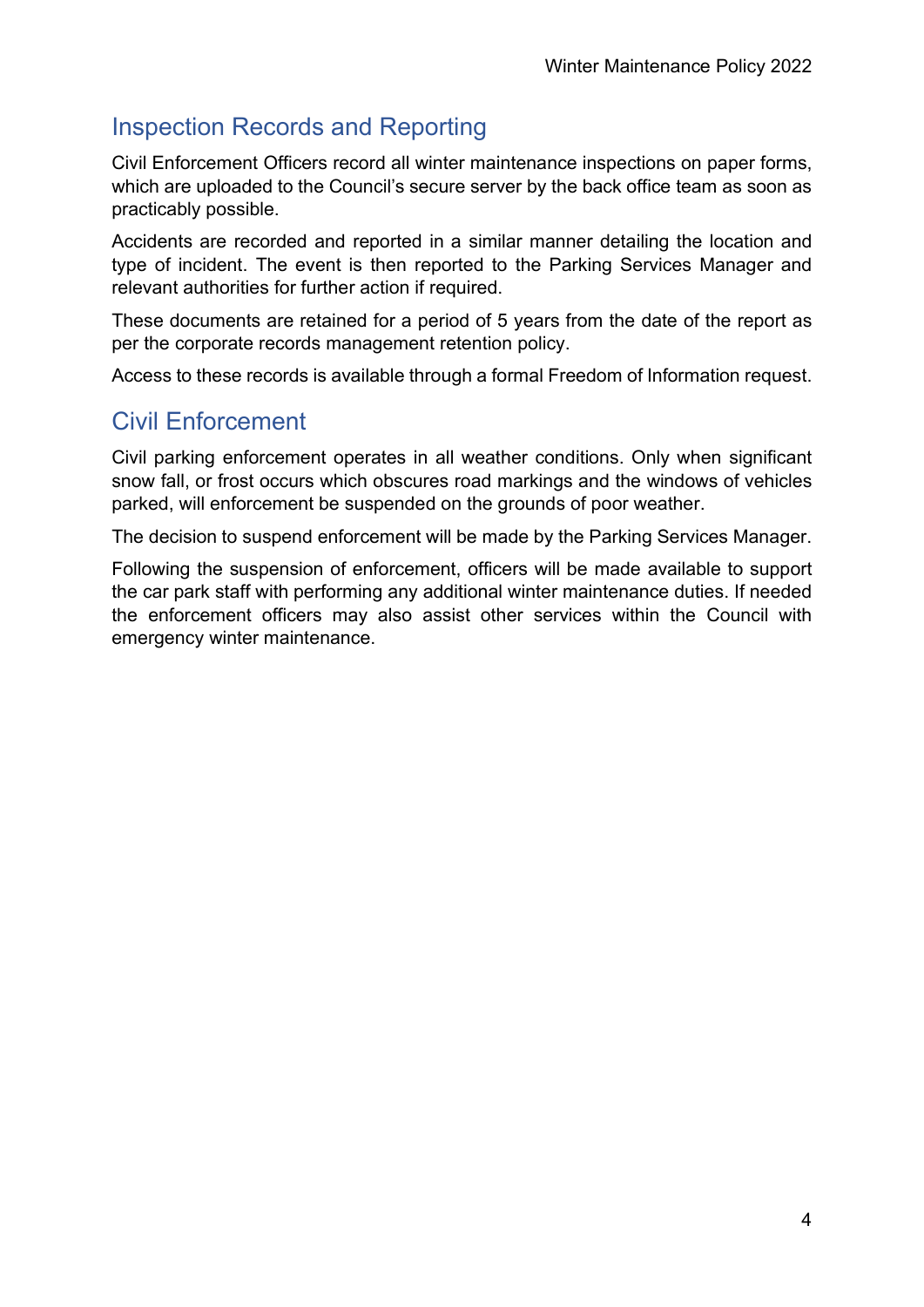| <b>Revision date</b> | <b>Revision by</b>  | <b>Summary of changes</b>                                         | Version |
|----------------------|---------------------|-------------------------------------------------------------------|---------|
| 16/03/2022           | <b>Steve Halsey</b> | Revision of existing winter gritting policy                       | 0.1     |
| 24/03/2022           | <b>Paul Tovey</b>   | Amendments to multi-storey, management 0.2<br>and other car parks |         |
| 25/03/2022           | <b>Steve Halsey</b> | Revision of multi-storey and reporting                            | 0.3     |
| 31/03/2022           | <b>Paul Tovey</b>   | Sign off                                                          | 1.0     |
|                      |                     |                                                                   |         |

# Version History